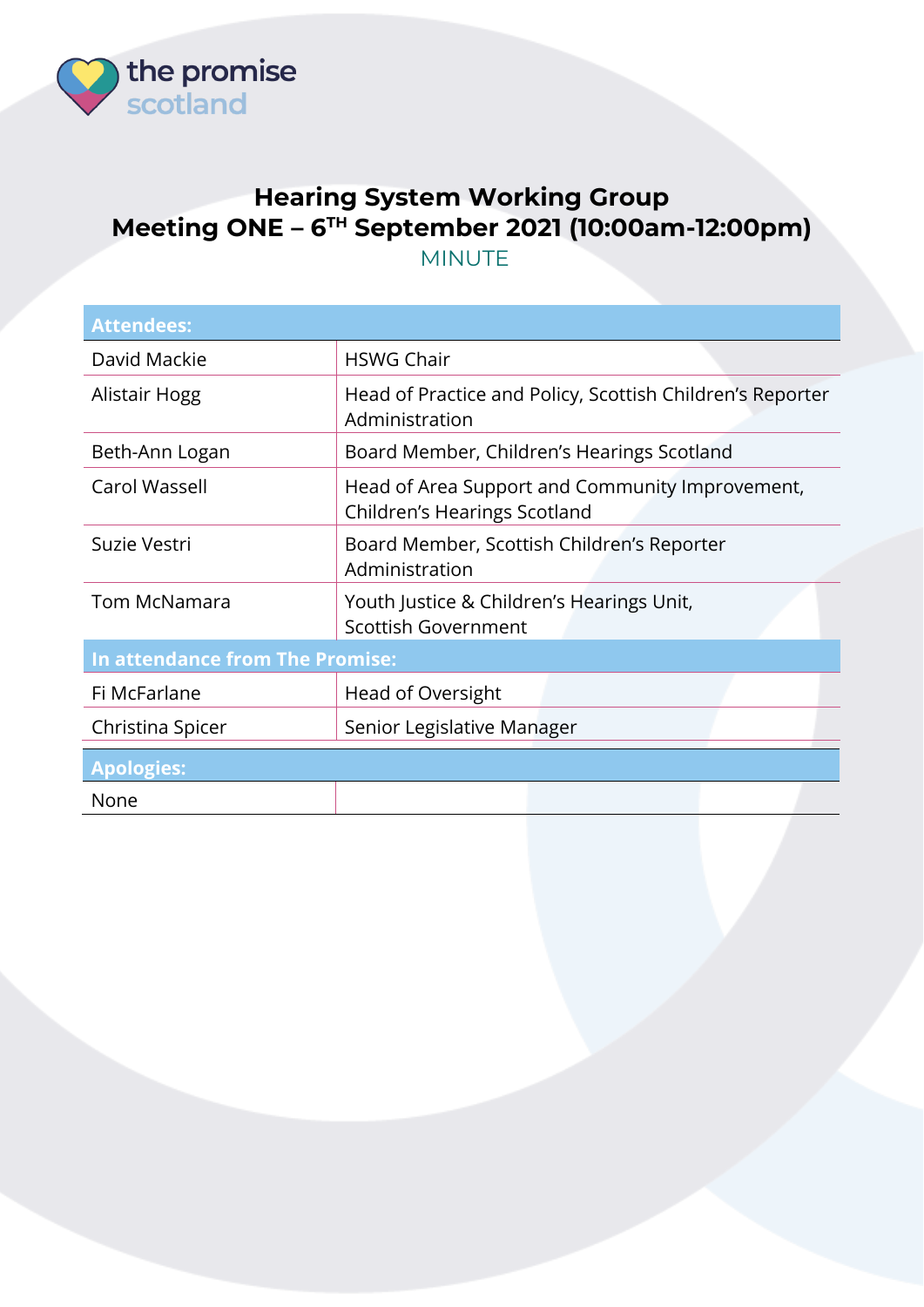

| <b>Minute of Meeting:</b> |                                                                                                                                                                                                                                                                                                                                                                                                                                                                                                                                                                                                                                                                                                                                                                                                                                                                                                                                                                                                                                                                                                                                                           |  |
|---------------------------|-----------------------------------------------------------------------------------------------------------------------------------------------------------------------------------------------------------------------------------------------------------------------------------------------------------------------------------------------------------------------------------------------------------------------------------------------------------------------------------------------------------------------------------------------------------------------------------------------------------------------------------------------------------------------------------------------------------------------------------------------------------------------------------------------------------------------------------------------------------------------------------------------------------------------------------------------------------------------------------------------------------------------------------------------------------------------------------------------------------------------------------------------------------|--|
| Item ONE                  | <b>Welcome and Introductions</b><br>The Chair opened the meeting and facilitated introductions.<br>The role and support offer of The Promise Scotland was discussed.                                                                                                                                                                                                                                                                                                                                                                                                                                                                                                                                                                                                                                                                                                                                                                                                                                                                                                                                                                                      |  |
| Item TWO                  | <b>Values</b><br>The Board discussed the values that they should seek to work<br>towards.<br>The values discussed were:<br>$\bullet$<br>Respectful of differing contexts and work that has gone before<br>$\circ$<br>Courage<br>O<br>Compassion<br>$\circ$<br><b>Bold</b><br>$\circ$<br>Open and Flexible<br>$\circ$<br>Rigorous<br>$\circ$                                                                                                                                                                                                                                                                                                                                                                                                                                                                                                                                                                                                                                                                                                                                                                                                               |  |
| <b>Item THREE</b>         | <b>Scoping the Work Programme</b><br>Discussion around the scope of inquiry.<br>$\bullet$<br>Identification that part of the function of the HSWG might be to<br>$\bullet$<br>monitor the work that others are doing to improve practice.<br>Possible issues to consider include:<br>The relationship between the panel and the courts.<br>O<br>What does supervision mean? What is it intended to achieve?<br>$\circ$<br>The protections around decision making.<br>$\circ$<br>What can the hearing system do to enforce the expectation of<br>$\circ$<br>whole family support?<br>The role of the court in restorative justice.<br>$\circ$<br>The role of the reporter in the pre referral phase.<br>$\circ$<br>The role of hearings more generally.<br>$\circ$<br>A child's relationship with hearing.<br>$\circ$<br>Continuity of decision making.<br>$\circ$<br>An approach that considers 'before', 'during' and 'after' the<br>$\circ$<br>hearing.<br>Possible areas of improvement which do not require legislative<br>changes:<br>The information prepared for a hearing.<br>Advocacy.<br>$\circ$<br>Language.<br>O<br>Participation.<br>$\circ$ |  |